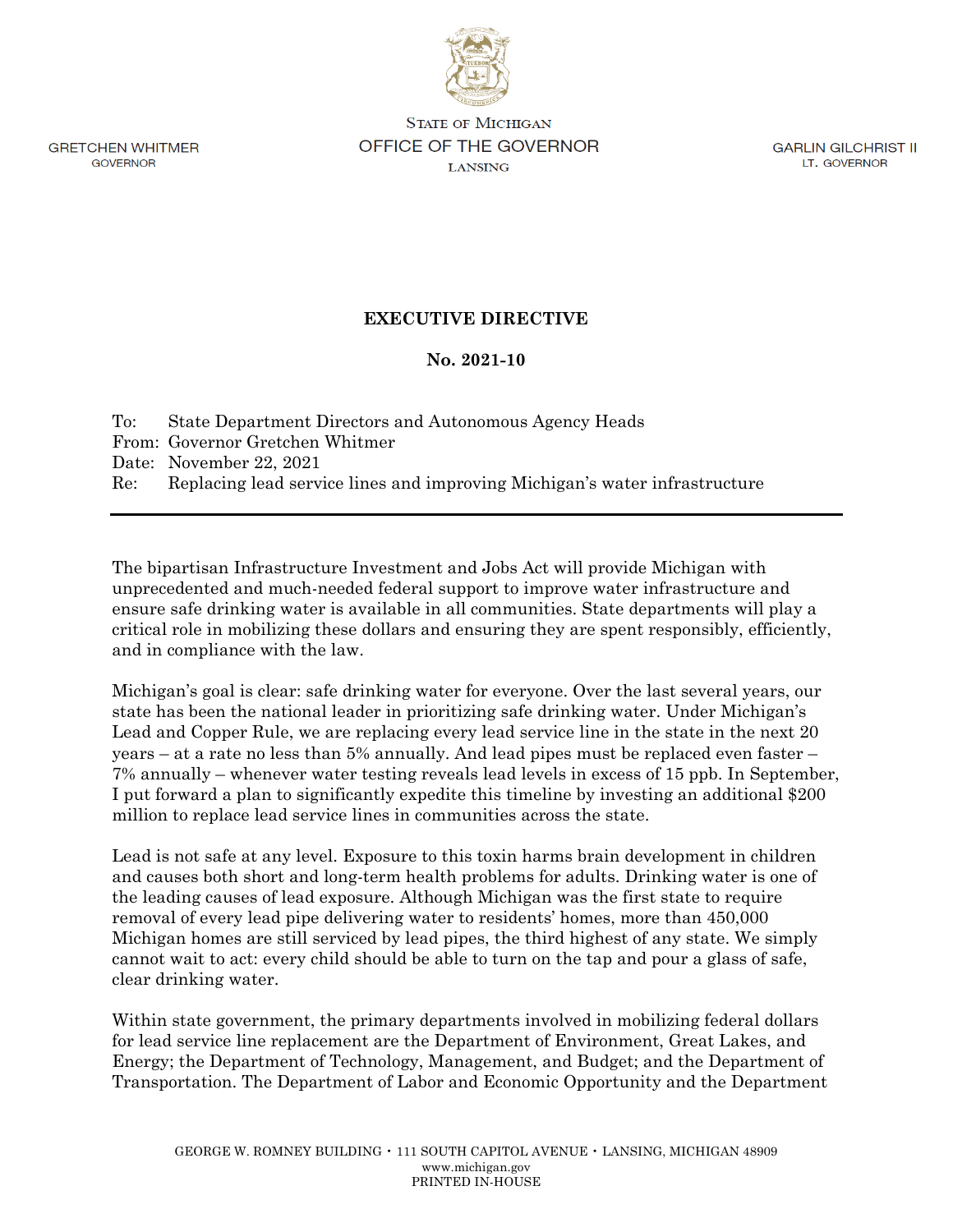of Treasury also have roles to play, supporting the talented workers needed to install new service lines and ensuring that federal tax dollars are spent wisely.

Acting under sections 1 and 8 of article 5 of the Michigan Constitution of 1963, I direct the following:

- 1. The State Budget Office must work with the Legislature to leverage the federal dollars available to Michigan for water infrastructure to accelerate lead service line replacement in communities across this state, ahead of the already-accelerated schedule required by Michigan's Lead and Copper Rule.
- 2. Consistent with Executive Directive 2019-15, all state departments must work expeditiously to ensure that water infrastructure projects in this state rely on Michigan businesses that create jobs for Michigan workers.
- 3. Reflecting our ethos of "dig once," state departments must encourage local and community partners to use tools that allow for infrastructure asset managers to coordinate on project plans and timing, including the "Dig Once" project portal, so that communities can upgrade not only their water infrastructure, but also highspeed internet, road, and other utility infrastructure without cutting through pavement and dirt multiple times.
- 4. Reflecting the need to spend federal dollars responsibly, the Department of Environment, Great Lakes, and Energy (EGLE), the Department of Technology, Management, and Budget (DTMB), and the Department of Treasury must develop and assess strategies to control the cost of replacing lead service lines without sacrificing capacity. These departments must jointly report to me and the Legislature with any recommendations as soon as possible.
- 5. EGLE, DTMB, the Department of Treasury, and the Department of Transportation must work expeditiously to share best practices and technical support with local and tribal government partners to leverage the state's capabilities in deploying infrastructure dollars and complying with relevant regulations and oversight responsibilities. These state departments should look for opportunities to educate and engage with stakeholders regarding use of federal infrastructure dollars.
- 6. Reflecting the fact that our changing climate is causing more extreme weather events that result in Michiganders being inundated with floodwaters, EGLE must work with local communities and water contractors to improve flood resiliency when replacing lead service lines wherever possible.
- 7. All state departments must work expeditiously to ensure access to federal money for lead service line replacement for communities that have been disproportionately burdened by lead in their drinking water and communities that require financial or technical assistance to use water infrastructure dollars.
- 8. Reflecting the need for skilled plumbers and water technicians, the Department of Labor and Economic Opportunity (LEO) must work expeditiously to build competency in the workforce to fully leverage federal dollars for water